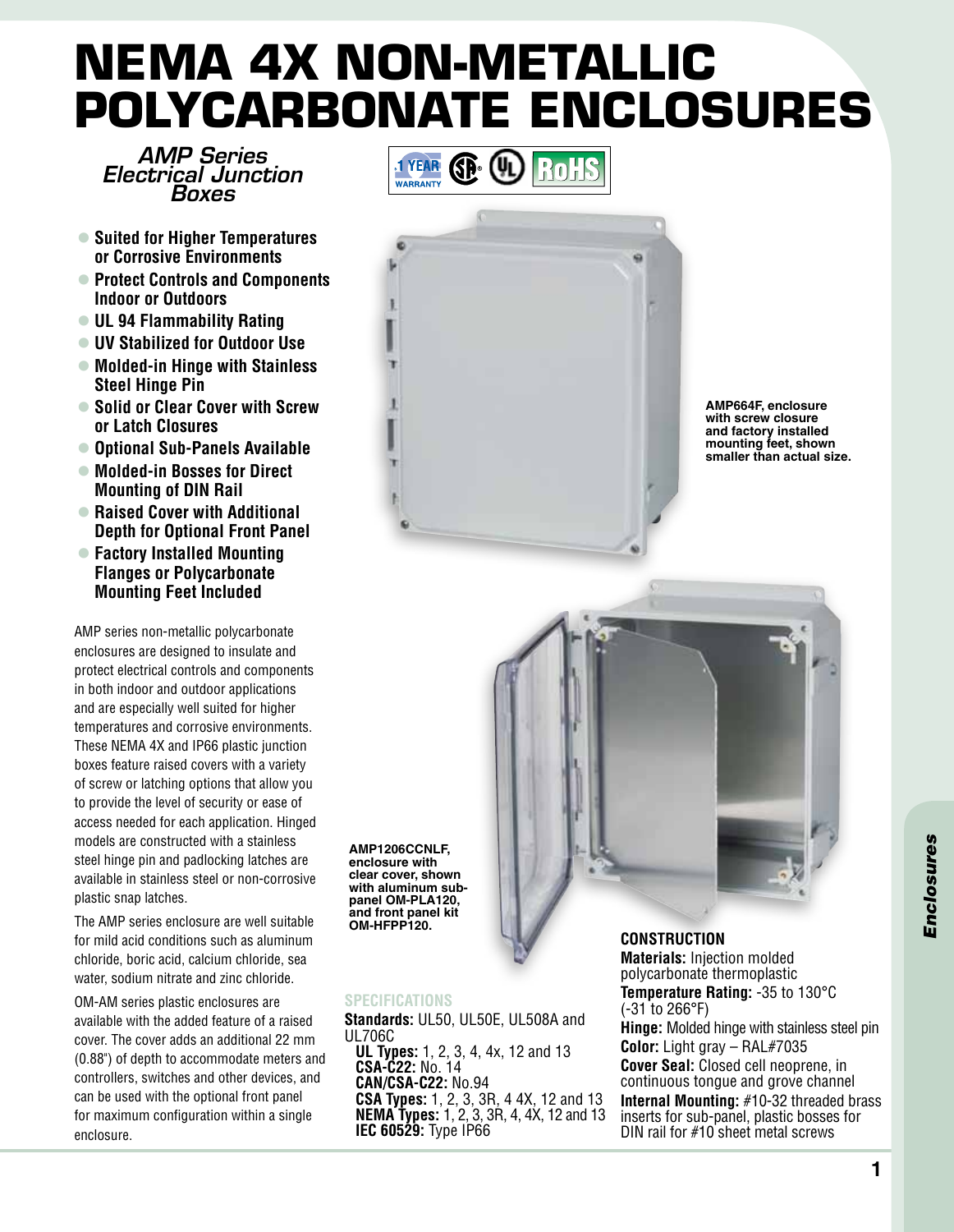

NOTE: COVER REMOVED FOR CLARITY NOTE: COVER REMOVED FOR CLARITY NOTE: COVER REMOVED FOR CLARITY





FLANGE MOUNT

**CATI**  $2T$ LATCH LOCATIONS

5UH U<br>منبو  $0 \times 0 \times$ FOR USE ON FOR USE ON<br>
6 x 6 x 4 12 x 10 x 6 D = 191<br>
8 x 6 x 4 14 x 12 x 6 D = 203<br>
10 x 8 x 4 FOR USE ON 6 x 6 x 4 8 x 6 x 4  $6 \times 6 \times 4$ <br> $8 \times 6 \times 4$ <br> $10 \times 8 \times 4$ FOR USE ON 12 x 10 x 6 D = 191 mm (7.50) 14 x 12 x 6 D = 203 mm (8.00)  $F$  6  $\overline{6}$  $\frac{12}{10}$  FOR USE ON





| DIMENSIONS: mm (in) |                                             |               |               |                               |                                     |               |                                       |                |                                     |                |                   |                |                |                |
|---------------------|---------------------------------------------|---------------|---------------|-------------------------------|-------------------------------------|---------------|---------------------------------------|----------------|-------------------------------------|----------------|-------------------|----------------|----------------|----------------|
|                     | <b>BOX SIZE</b><br><b>INSIDE DIMENSIONS</b> |               |               | <b>USABLE</b><br><b>DEPTH</b> | <b>PANEL BOSS</b><br><b>CENTERS</b> |               | <b>FLANGE MOUNT</b><br><b>CENTERS</b> |                | <b>FOOT MOUNT</b><br><b>CENTERS</b> |                | <b>COVER SIZE</b> |                |                |                |
|                     | A                                           | B             | C             | F                             | S                                   | z             | J                                     |                | н                                   |                | K                 | M              | W              | U              |
| <b>AMP664</b>       | 151<br>(5.93)                               | 156<br>(6.16) | 101<br>(3.98) | 106<br>(4.18)                 | 108<br>(4.25)                       | 108<br>(4.25) | 102<br>(4.00)                         | 173<br>(6.81)  | 125<br>(4.91)                       | 171<br>(6.75)  | 150<br>(5.89)     | 144<br>(5.67)  | 171<br>(6.72)  | 165<br>(6.50)  |
| <b>AMP864</b>       | 202<br>(7.94)                               | 156<br>(6.16) | 101<br>(3.98) | 106<br>(4.18)                 | 159<br>(6.25)                       | 108<br>(4.25) | 102<br>(4.00)                         | 224<br>(8.81)  | 125<br>(4.91)                       | 222<br>(8.75)  | 150<br>(5.89)     | 195<br>(7.67)  | 171<br>(6.72)  | 216<br>(8.50)  |
| <b>AMP1084</b>      | 252<br>(9.93)                               | 207<br>(8.16) | 101<br>(3.98) | 106<br>(4.18)                 | 210<br>(8.25)                       | 159<br>(6.25) | 152<br>(6.00)                         | 273<br>(10.75) | 175<br>(6.91)                       | 273<br>(10.75) | 200<br>(7.89)     | 246<br>(9.67)  | 221<br>(8.72)  | 267<br>(10.50) |
| <b>AMP1206</b>      | 303<br>$(11.93)$ (10.16)                    | 258           | 152<br>(5.98) | 157<br>(6.18)                 | 260<br>(10.25)                      | 210<br>(8.25) | 203<br>(8.00)                         | 324<br>(12.75) | 224<br>(8.82)                       | 323<br>(12.75) | 251<br>(9.89)     | 296<br>(11.67) | 272<br>(10.72) | 318<br>(12.50) |
| <b>AMP1426</b>      | 354<br>(13.93)(12.16)                       | 309           | 152<br>(5.98) | 157<br>(6.18)                 | 311<br>(12.25)                      | 260           | 254<br>(10.25) (10.00)                | 373<br>(14.68) | 275<br>(10.82)                      | 373<br>(14.75) | 302<br>(11.89)    | 347<br>(13.67) | 323<br>(12.72) | 368<br>(14.50) |

*Nomimal wall thickness 3.7 mm (0.14")*

| DIMENSIONS: mm (in) |                  |                    |                                                                                |               |                              |               |              |              |              |
|---------------------|------------------|--------------------|--------------------------------------------------------------------------------|---------------|------------------------------|---------------|--------------|--------------|--------------|
|                     |                  |                    | <b>WITHOUT</b><br><b>WITH ALUMINUM</b><br><b>SUB-PANEL</b><br><b>SUB-PANEL</b> |               |                              |               |              |              |              |
| <b>MODEL NO.</b>    | <b>SUB-PANEL</b> | <b>FRONT PANEL</b> | A-MIN                                                                          | A-MAX         | <b>B-MIN</b><br><b>B-MAX</b> |               | С            | <b>D-MIN</b> | $D-MAX^*$    |
| <b>AMP664</b>       | AMP-PLA66        | OM-HFPP66          | 43<br>(1.71)                                                                   | 82<br>(3.21)  | 62<br>(2.39)                 | 99<br>(3.89)  | 15<br>(0.58) | 22<br>(0.88) | 60<br>(2.38) |
| <b>AMP864</b>       | AMP-PLA86        | OM-HFPP86          | 43<br>(1.71)                                                                   | 82<br>(3.21)  | 62<br>(2.39)                 | 99<br>(3.89)  | 15<br>(0.58) | 22<br>(0.88) | 60<br>(2.38) |
| <b>AMP1084</b>      | AMP-PLA108       | OM-HFPP108         | 43<br>(1.71)                                                                   | 82<br>(3.21)  | 62<br>(2.39)                 | 99<br>(3.89)  | 15<br>(0.58) | 22<br>(0.88) | 60<br>(2.38) |
| <b>AMP1206</b>      | AMP-PLA120       | OM-HFPP120         | 94<br>(3.71)                                                                   | 132<br>(5.21) | 112<br>(4.39)                | 150<br>(5.89) | 15<br>(0.58) | 22<br>(0.88) | 60<br>(2.38) |
| <b>AMP1426</b>      | AMP-PLA142       | OM-HFPP142         | 94<br>(3.71)                                                                   | 132<br>(5.21) | 112<br>(4.39)                | 150<br>(5.89) | 15<br>(0.58) | 22<br>(0.88) | 60<br>(2.38) |

*Note: Aluminum sub-panels are 2.54 mm (0.100") thick, steel sub-panels are 1.91 mm (0.75") thick. \* Front panel stops can be installed from the edge of the box to 1.5" deep into the box.*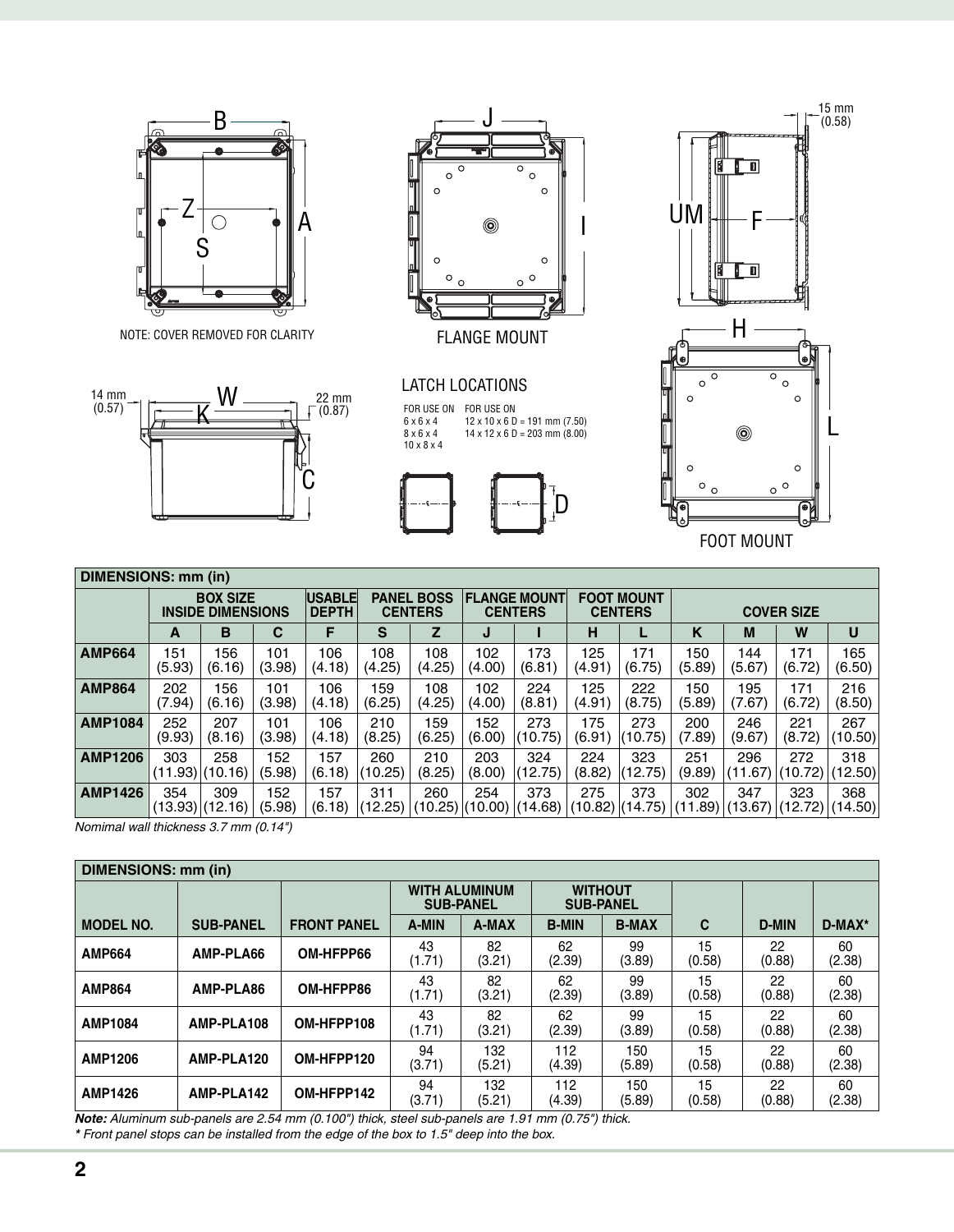

| <b>ACCESSORIES</b> | TO ORDER VISIT omega.com/amp for Pricing and Details         |  |  |  |  |
|--------------------|--------------------------------------------------------------|--|--|--|--|
| <b>MODEL NO.</b>   | <b>DESCRIPTION</b>                                           |  |  |  |  |
| SCE-6P6            | Carbon steel sub-panel for 6 x 6 enclosure - painted white   |  |  |  |  |
| SCE-8P6            | Carbon steel sub-panel for 8 x 6 enclosure - painted white   |  |  |  |  |
| <b>SCE-10P8</b>    | Carbon steel sub-panel for 10 x 8 enclosure - painted white  |  |  |  |  |
| <b>SCE-12P10</b>   | Carbon steel sub-panel for 12 x 10 enclosure - painted white |  |  |  |  |
| <b>SCE-14P12</b>   | Carbon steel sub-panel for 14 x 12 enclosure - painted white |  |  |  |  |
| AMP-PLA66          | Aluminum sub-panel for 6 x 6 enclosure                       |  |  |  |  |
| AMP-PLA86          | Aluminum sub-panel for 8 x 6 enclosure                       |  |  |  |  |
| AMP-PLA108         | Aluminum sub-panel for 10 x 8 enclosure                      |  |  |  |  |
| AMP-PLA120         | Aluminum sub-panel for 12 x 10 enclosure                     |  |  |  |  |
| AMP-PLA142         | Aluminum sub-panel for 14 x 12 enclosure                     |  |  |  |  |
| OM-HFPP66          | Hinged front panel kit for 6 x 6 enclosure                   |  |  |  |  |
| OM-HFPP86          | Hinged front panel kit for 8 x 6 enclosure                   |  |  |  |  |
| OM-HFPP108         | Hinged front panel kit for 10 x 8 enclosure                  |  |  |  |  |
| OM-HFPP120         | Hinged front panel kit for 12 x 10 enclosure                 |  |  |  |  |
| OM-HFPP142         | Hinged front panel kit for 14 x 12 enclosure                 |  |  |  |  |